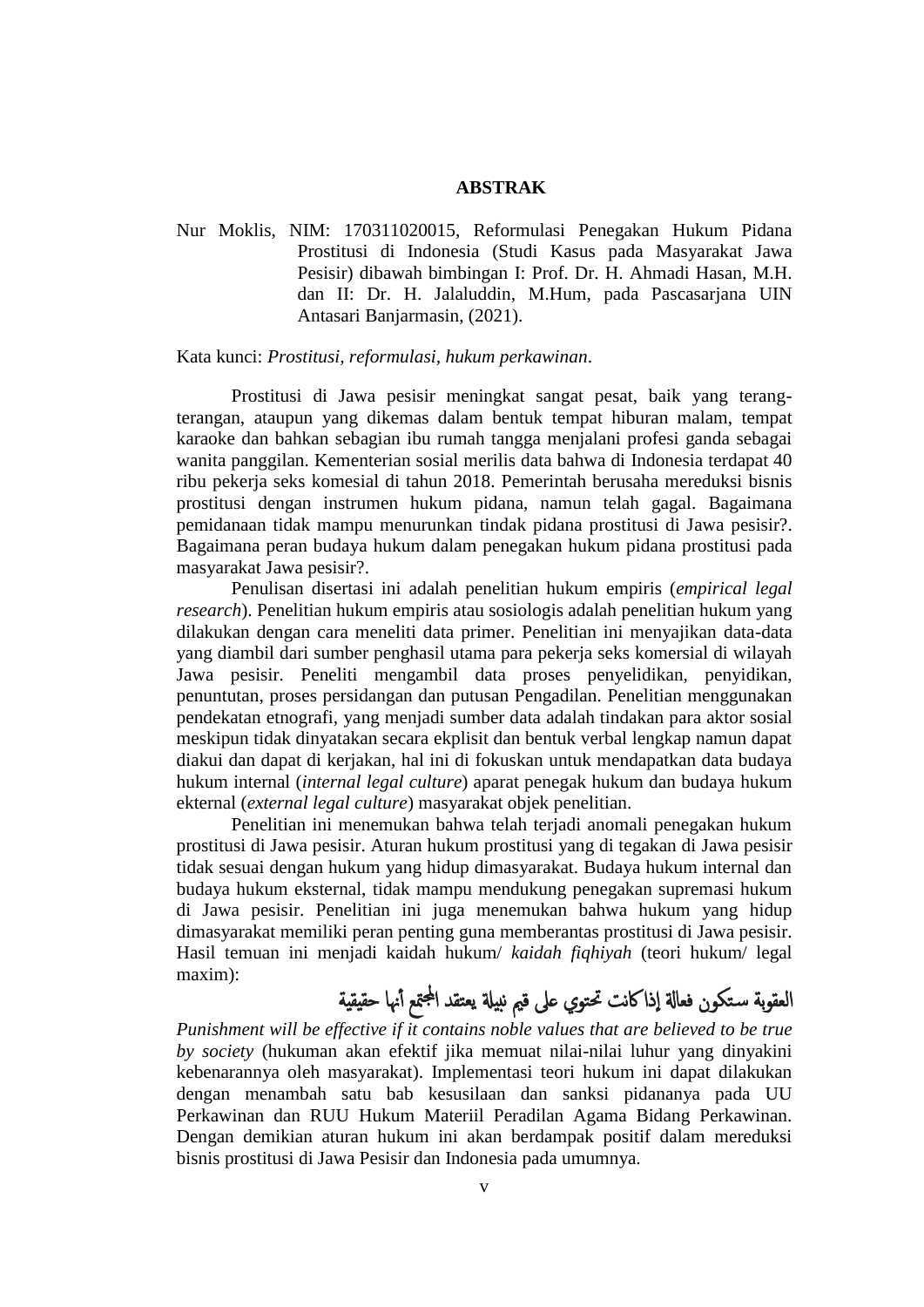#### ABSTRACT

Nur Moklis, Student Registration Number: 170311020015, Reformulation of Criminal Law Enforcement of Prostitution in Indonesia (Case Study on Coastal Java Community). Advisor I: Prof. Dr. H. Ahmadi Hasan, M.H., Advisor II: Dr. H. Jalaluddin, M. Hum, Postgraduate program, Antasari State Islamic University Banjarmasin, (2021).

#### Keywords: *Prostitution, reformulation, marriage law*.

Prostitution in coastal Java have been increasing, either open or concealed in nightclubs, or karaoke bars. Some cases show that housewives have double professions as sex workers. The Ministry of Social Affairs released data that in Indonesia there were 40 thousand commercial sex workers in 2018. The government is trying to reduce the prostitution business by using criminal law instruments, but it has failed. How punishment is not able to reduce the crime of prostitution in coastal Java?. What is the role of legal culture in enforcing the criminal law of prostitution in coastal Javanese communities?.

This dissertation is empirical legal research. Empirical or sociological legal research is research conducted by examining primary data. This study presents data taken from commercial sex workers in the coastal Java region. Researcher takes data starting from the process of investigation, inspection, prosecution, trial and judicial decisions. This research uses ethnographic approach, where the data source is the actions of sex workers. Although it is not stated explicitly and in complete verbal form, it can be recognized and resolved. This is focused on obtaining data on the internal legal culture of law enforcement officers and the external legal culture of the research object community.

This study finds that there has been an anomaly in law enforcement of prostitution in coastal Java. The legal rules for prostitution that are enforced in coastal Java are not in accordance with the law in society. Both internal and external legal cultures are unable to support the enforcement of the rule of law in coastal Java. This study also finds that the existing law in the community has an important role to eradicate prostitution in coastal Java. These findings become legal theory or legal maxim:

# العقوبة ستكون فعالة إذاكانت تحتوي على قيم نبيلة يعتقد المجتمع أنها حقيقية

Punishment will be effective if it contains noble values that are believed to be true by society. The implementation of this legal theory can be carried out by adding a chapter on morality and criminal sanctions to the Marriage Law and the Material Law Bill for Religious Courts in the Marriage Sector. Thus, this rule of law will have a positive impact in reducing the prostitution business in Coastal Java and Indonesia.